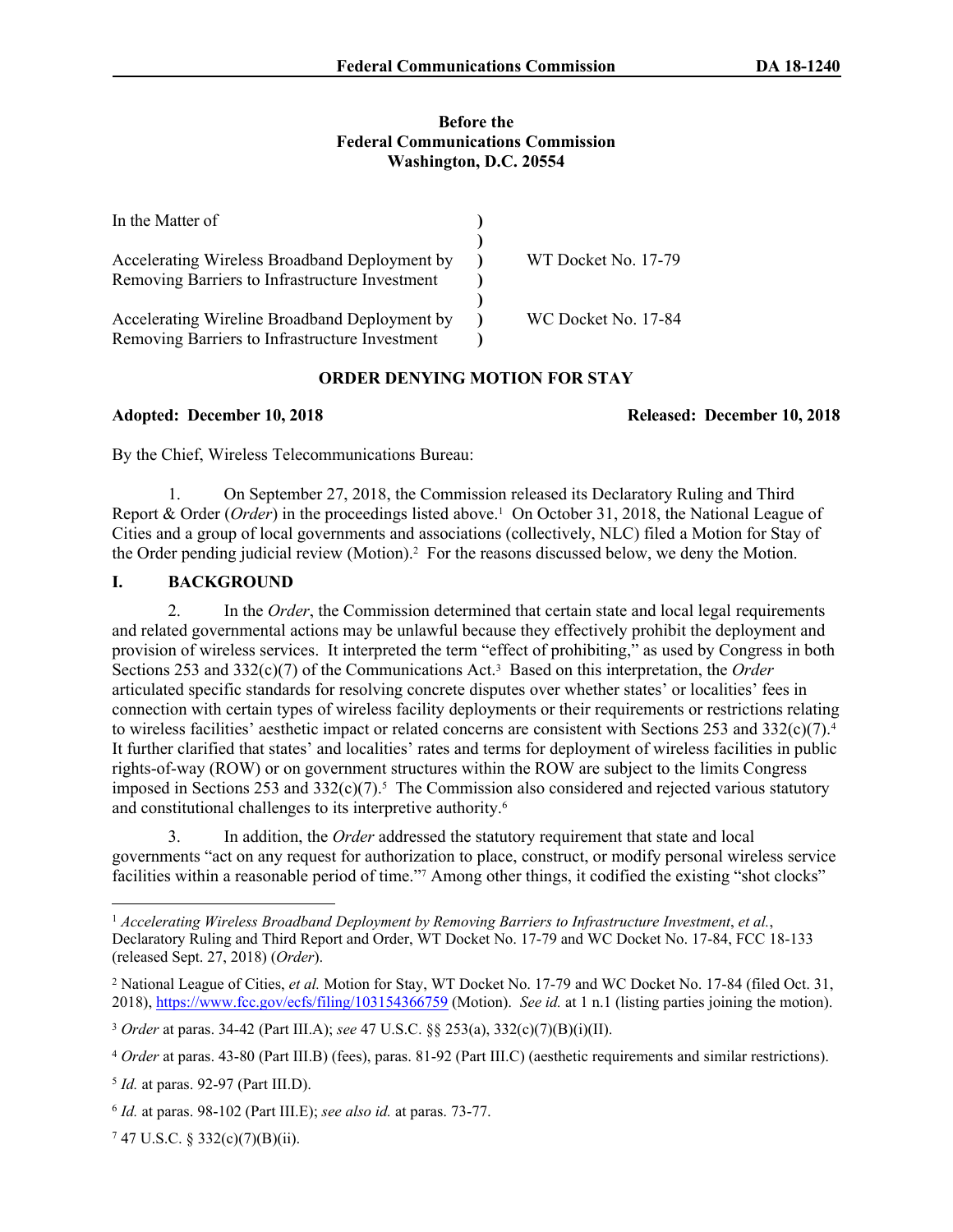(*i.e.*, presumptively reasonable periods of time for state and local governments to act on deployment requests) that the Commission adopted in 2009<sup>8</sup> and specified new shot clocks for "small wireless facilities."<sup>9</sup>

4. The full text of the *Order* was released on September 27, 2018; a summary was published in the Federal Register on October 15; and the *Order* is scheduled to take effect on January 14, 2019 (90 days after publication).<sup>10</sup> The *Order* acknowledged that "some localities will require some time to establish and publish aesthetics standards," and therefore the *Order's* aesthetics standards will not take effect until 180 days after Federal Register publication. As a consequence, to the extent localities choose to impose aesthetic requirements on the deployment of covered wireless facilities 180 days after Federal Register publication, the requirements must be "(1) reasonable, (2) no more burdensome than those applied to other types of infrastructure deployments, and (3) objective and published in advance."<sup>11</sup>

5. Various parties have petitioned for judicial review of the *Order*. 12 Pursuant to 28 U.S.C. § 2112(a), the Judicial Panel on Multidistrict Litigation consolidated the petitions and assigned them to the U.S. Court of Appeals for the Tenth Circuit.<sup>13</sup>

# **II. DISCUSSION**

6. When evaluating a stay request, the Commission considers "(1) whether the stay applicant has made a strong showing that [it] is likely to succeed on the merits; (2) whether the applicant will be irreparably injured absent a stay; (3) whether issuance of the stay will substantially injure the other parties interested in the proceeding; and (4) where the public interest lies."<sup>14</sup> "The third and fourth factors merge when the [federal] Government is the opposing party."<sup>15</sup> We conclude that NLC's Motion fails to satisfy these factors.

# **A. NLC Fails to Show a Likelihood of Success on the Merits**

7. NLC contends that aspects of the *Order* conflict with various provisions of the Communications Act,<sup>16</sup> are arbitrary and capricious under the Administrative Procedure Act,<sup>17</sup> and violate local governments' Fifth Amendment and Tenth Amendment rights.<sup>18</sup> None of these arguments is likely to succeed on the merits.<sup>19</sup>

<sup>11</sup> *Order* at para. 89.

<sup>15</sup> *Nken*, 556 U.S. at 435.

<sup>17</sup> *Id.* at 16-22.

<sup>8</sup> *See Petition for Declaratory Ruling to Clarify Provisions of Section 332(c)(7) to Ensure Timely Siting Review*, Declaratory Ruling, 24 FCC Rcd 13994, 14016, para. 56 (2009) (*2009 Declaratory Ruling*), *pet. for review denied*, *City of Arlington v. FCC*, 668 F.3d 229 (5th Cir. 2012), *aff'd*, 569 U.S. 290 (2013).

<sup>9</sup> *Order* at paras. 104-30. *See id.* at para. 11 n.9, & App. A, 47 CFR § 1.6002(*l*) (defining "small wireless facilities").

<sup>10</sup> 83 FR 51867 (Oct. 15, 2018); *Order* at paras. 152-53.

<sup>&</sup>lt;sup>12</sup> In addition, one petition for reconsideration of the *Order* has been filed. The present order should be not construed as expressing any view on the merits of that petition.

<sup>13</sup> *In re Federal Communications Commission, In the Matter of Accelerating Wireless Broadband Deployment by Removing Barriers to Infrastructure Investment*, Consolidation Order, MCP No. 155 (U.S. Judicial Panel on Multidistrict Litig., Nov. 2, 2018), [https://docs.fcc.gov/public/attachments/DOC-354923A1.pdf.](https://docs.fcc.gov/public/attachments/DOC-354923A1.pdf)

<sup>14</sup> *Nken v. Holder*, 556 U.S. 416, 425-26 (2009); *see also Winter v. Natural Resources Defense Council*, 555 U.S. 7, 22 (2008).

<sup>16</sup> Motion at 2-3, 12-16.

<sup>18</sup> *Id.* at 5-9 (Tenth Amendment), 9-11 (takings)*,* 11 (due process).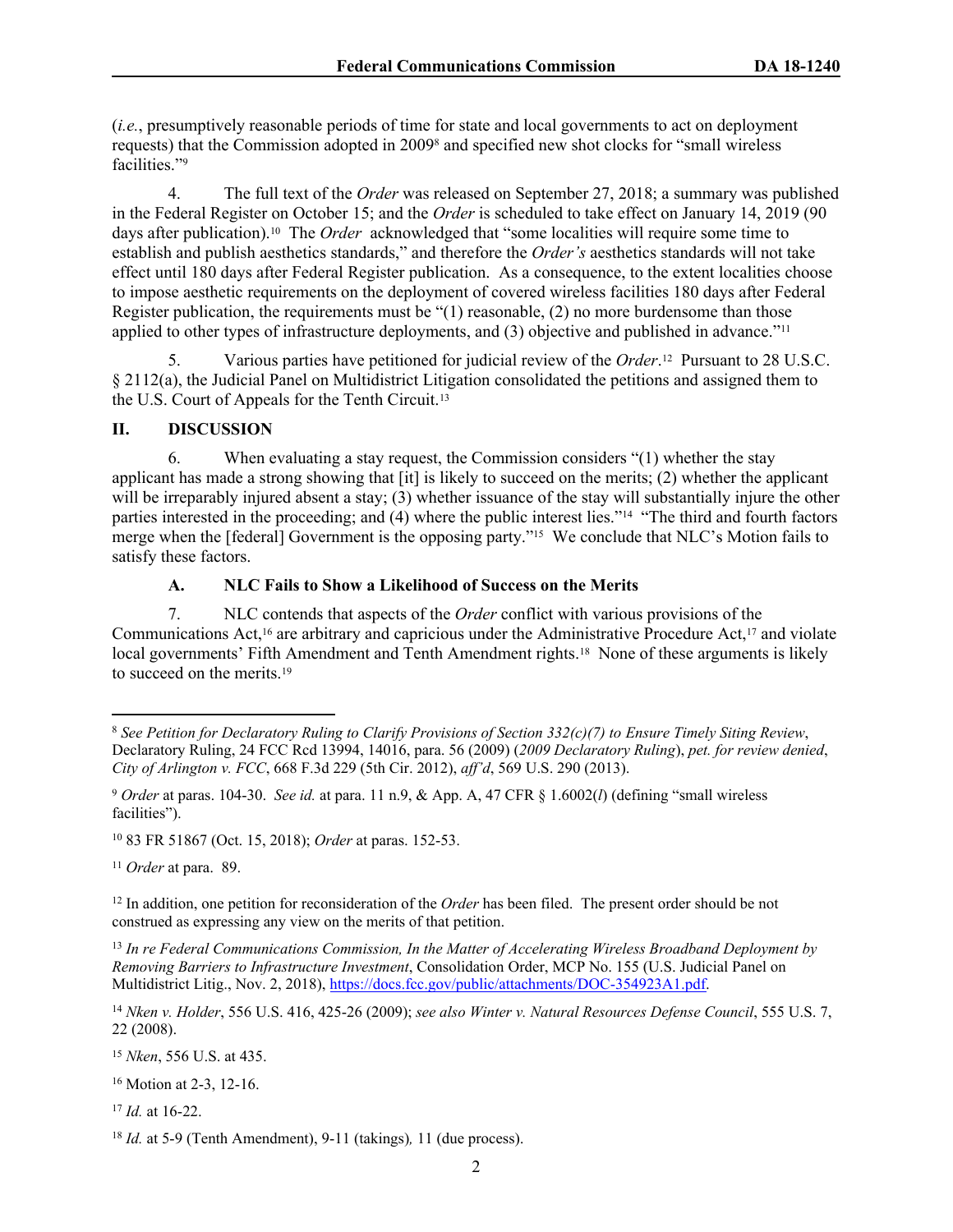8. *Communications Act*. We find unpersuasive NLC's assertions that the Commission's interpretation of Sections 253 and  $332(c)(7)$  and its application of those provisions to local governments' fees and restrictive requirements unambiguously conflict with the statute.<sup>20</sup> NLC argues that the Commission's *Order* is in tension with and must follow the Eighth and Ninth Circuits' precedents establishing that "evidence of an existing or complete inability to offer a telecommunications service is required" to show that a locality violated Section 253(a).<sup>21</sup> Assuming, *arguendo*, that NLC's characterization of the Eighth Circuit and Ninth Circuit's precedents is correct, NLC nonetheless does not establish likelihood of success on the merits. As the *Order* explains, the Commission's decision is consistent with conclusions endorsed by the First, Second, and Tenth Circuits, as well as longstanding Commission precedent, that the statute's "effect of prohibiting" standard does not "require that a bar to entry be insurmountable before the FCC must preempt it."<sup>22</sup> It is axiomatic that reviewing courts must defer to the Commission's interpretation of "gaps" not clearly resolved by ambiguous terms in the Communications Act.<sup>23</sup> Here, the statutory term at issue—"effect of prohibiting" in Sections 253 and 332(c)(7)—is undeniably ambiguous; indeed, inasmuch as there is a contrast between the Eighth and Ninth Circuits' precedents, upon which NLC relies, and those of the First, Second, and Tenth Circuits, the contrast reinforces this conclusion. The Commission acted well within its authority to "address and reconcile this split" among the courts' potentially "conflicting views."<sup>24</sup>

9. The Commission's interpretation of these provisions also "makes considerable sense in terms of the statute's basic objectives" and is confirmed by its "consisten[cy] with the agency's own longstanding interpretation."<sup>25</sup> The *Order* explains that the narrow "coverage gap"-based interpretation of the term "effect of prohibiting," developed by some courts in the late  $1990s<sub>1</sub><sup>26</sup>$  is incompatible with the public's demand for mobile data and technological changes. Wireless providers must not only fill coverage gaps as they did in the 1990s, but now they must exponentially increase their networks' data capacity to maintain service and lay the groundwork for the deployment of 5G.<sup>27</sup> The Commission's rejection of the "coverage gap" interpretation is also driven by its expert policy judgment regarding the urgent need to ensure that "the deployment of wireless infrastructure, particularly Small Wireless

<sup>21</sup> *Order* at para. 41; *cf.* Motion at 13-14 (citing *Level 3 Communications LLC v. City of St. Louis*, 477 F.3d 528 (8th Cir. 2007), and *Sprint Telephony PCS, LP v. County of San Diego*, 543 F.3d 571 (9th Cir. 2008)).

<sup>22</sup> *RT Communications v. FCC*, 201 F.3d 1264, 1268 (10th Cir. 2000). *See Order* at para. 35 & n. 79 and para. 41 & n.100 (citing *Puerto Rico Tel. Co. v. Municipality of Guayanilla*, 450 F.3d 9, 18 (1st Cir. 2006); *TCG New York, Inc. v. City of White Plains*, 305 F.3d 67, 76 (2d Cir. 2002); and *RT Communications*, *supra*). *See also Order* at para. 41 & n.101 (citing prior Commission rulings reaching consistent conclusion).

<sup>23</sup> *Chevron USA, Inc. v. Natural Resources Defense Council*, 467 U.S. 837, 843-45 (1984); *City of Arlington*, 569 U.S. at 290; *AT&T v. Iowa Utilities Board*, 525 U.S. 366, 377-78 (1999).

<sup>24</sup> *Order* at para. 9.

<sup>25</sup> *Barnhart v. Walton*, 535 U.S. 212, 219 (2002); *see Order* at paras. 35-39 (explaining consistency with *California Payphone Ass'n*, 12 FCC Rcd 14191 (1997), and other longstanding Commission precedents).

<sup>26</sup> Under this standard, a locality's denial of a facility siting application was deemed to have the "effect of prohibiting" service only if that decision effectively prevented a carrier from filling a gap in its coverage and precludes the carrier from providing *any* service in a geographic area. *See Order* at para. 34 & notes nn.74-75, para. 40 & n.95, and cases cited therein.

<sup>27</sup> *Order* at para 40 & n.97.

<sup>(</sup>Continued from previous page)

<sup>&</sup>lt;sup>19</sup> Notably, while NLC recites the "likely to succeed" element of the stay standard, it does not contend that any of its claims are actually likely to succeed, but only that they are "significant" or "serious and have a fair prospect of success" (*id.* at 5), or that they raise "substantial concerns" or "substantial questions" of statutory or constitutional violations (*id.* at 9, 11, 16).

<sup>20</sup> *Compare* Motion at 2, 13-15 *with Order* at paras. 34-42.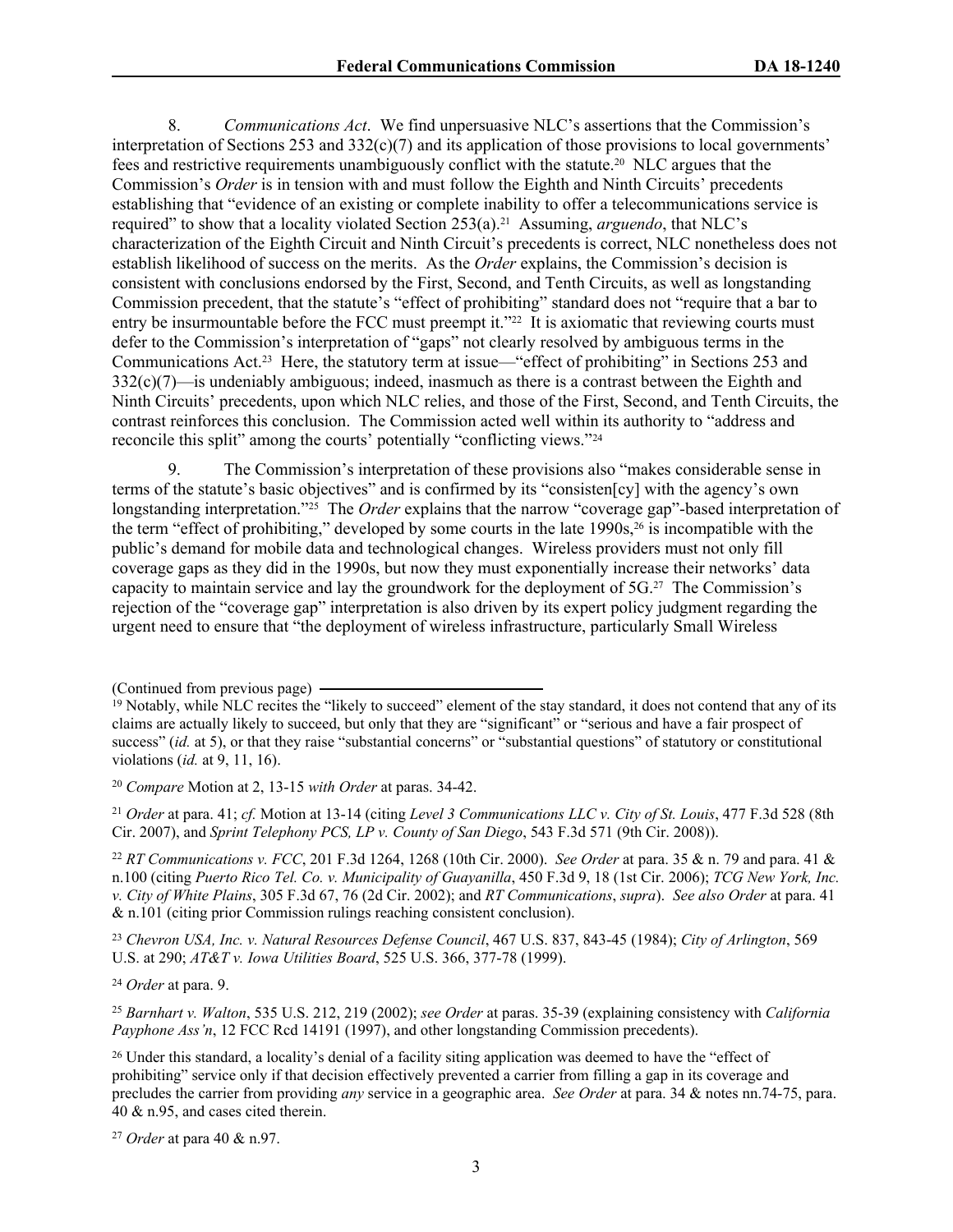Facilities, not be stymied by unreasonable state and local requirements."<sup>28</sup> That NLC or others might prefer different outcomes or would select alternative interpretations of the statute does not mean that the Commission's choices are impermissible or that NLC's arguments are likely to prevail on the merits.

We need not refute in detail each of NLC's other challenges<sup>29</sup> to various other determinations in the *Order* given the Commission's extensive legal analyses in support of its conclusions, which we believe will be sustained on judicial review. And principles of *Chevron* deference fortify our view that NLC's challenges to the Commission's interpretation and application of the Communications Act are likely to fail.<sup>30</sup>

11. *Arbitrary and Capricious.* NLC fails to show that the Commission's decisions are "arbitrary and capricious" in violation of the Administrative Procedure Act.<sup>31</sup> NLC contends that the Commission should have discounted some of the record evidence that it relied on and should have paid greater heed to materials that it claims the Commission ignored;<sup>32</sup> but courts accord the greatest deference to agencies' assessments of the reliability of disparate evidence, factual conclusions, and predictive judgments.<sup>33</sup> NLC fails to show that the Commission's assessments lack any support in the record or that

<sup>30</sup> *See, e.g.*, *City of Arlington*, 569 U.S. at 296, 307 (reaffirming that "because Congress has unambiguously vested the FCC with general authority to administer the Communications Act," courts must defer under *Chevron* to the Commission's authoritative interpretations of the Act).

<sup>31</sup> *See* 5 U.S.C. § 706(2)(A); *Motor Vehicle Mfrs. Ass'n v. State Farm Mutual Auto. Ins. Co.*, 463 U.S. 29, 42-43 (1983) (standard of review of claims that agency actions are "arbitrary and capricious").

<sup>28</sup> *Id.* at para. 23; *see generally id.* at paras. 23-28 (discussing policy factors that necessitate Commission action). *See also id.* at para. 11 n.9 (defining "Small Wireless Facilities"); *id.* at App. A, new rule § 1.6002(*l*) (same).

<sup>&</sup>lt;sup>29</sup> See, e.g., Motion at 13 (challenging the *Order*'s analysis of the relationship between Sections 253 and 332(c)(7)); *but see Order* at paras 35-36 & n.83 (refuting that argument). *See also* Motion at 17 (characterizing as "beyond the bounds of reasonable interpretation" the *Order*'s analysis of the interplay between Section 253(a) and (c), without providing any contrary analysis to refute the Commission's conclusion); *but see Order* at paras. 71-74 (explaining analysis supporting Commission's conclusion). *See also* Motion at 2, 15 (objecting to *Order*'s standards for assessing whether localities' aesthetic requirements and similar restrictions are lawful as unauthorized by statute); *but see Order* at paras. 87-91 (explaining basis for these standards—to prevent state or local requirements that are unreasonably discriminatory or have the "effect of prohibiting" deployment, in violation of Sections 253(a) and 332(c)(7)(B)(i)(I) and (II)). *See also* Motion at 7, 16 (suggesting, in passing, that the *Order* violates Section 224 by requiring municipal utilities to allow access to utility poles at regulated rates); *but see Order* at para. 92 n.253 (explaining that Section 224's exclusion of publicly-owned utilities from the definition of utility, "[a]s used in this section," does not necessarily preclude the application of Section 253 to poles or other facilities owned by such entities). *See also* Motion at 21 (disputing *R&O*'s treatment of "exceptional circumstances" as basis for rebutting shot clocks' presumption of reasonableness); *but see Order* at paras. 115, 119, 121-22 (explaining bases for localities to rebut shot clocks' presumption of reasonableness). *See also* Motion at 21 (characterizing as "too flimsy to pass muster" the *R&O*'s reliance on recently-enacted state laws to justify applying shot clocks to batched applications); *but see Order* at paras. 105-15 (discussing factors, including but not limited to state laws, justifying shot clock rules).

<sup>32</sup> *See, e.g.,* Motion at 17 (*Order* ignores evidence about size of Small Wireless Facilities); *id.* at 18 (characterizing certain economic assertions as "unsubstantiated" and claiming that evidence supporting contrary conclusion was "completely ignored"); *id.* at 19 (heading) ("The Order Ignored Economic Evidence in the Record Prior to Setting Presumptively Reasonable Rates."); *id.* at 20 (one of the arguments discussed in the *Order* "was rebutted by ample economic evidence the Commission ignored"); *id.* at 20 (challenging conclusion that excessive rates may discourage deployment); *id.* at 21-22 (evidence of state legislation in support new shot clocks as "too flimsy to pass muster").

<sup>33</sup> *See, e.g.*, *FERC v. Electric Supply Ass'n*, 136 S. Ct. 760, 781 (2016) ("The scope of review under the arbitrary and capricious standard is narrow," and a court "must uphold a rule if the agency has examined the relevant considerations and articulated a satisfactory explanation for its action") (internal quotation marks and alterations omitted); *Citizens Telecomms. Co. of Minn., LLC v. FCC*, 901 F.3d 991, 1011 (8th Cir. 2018) ("[T]he FCC may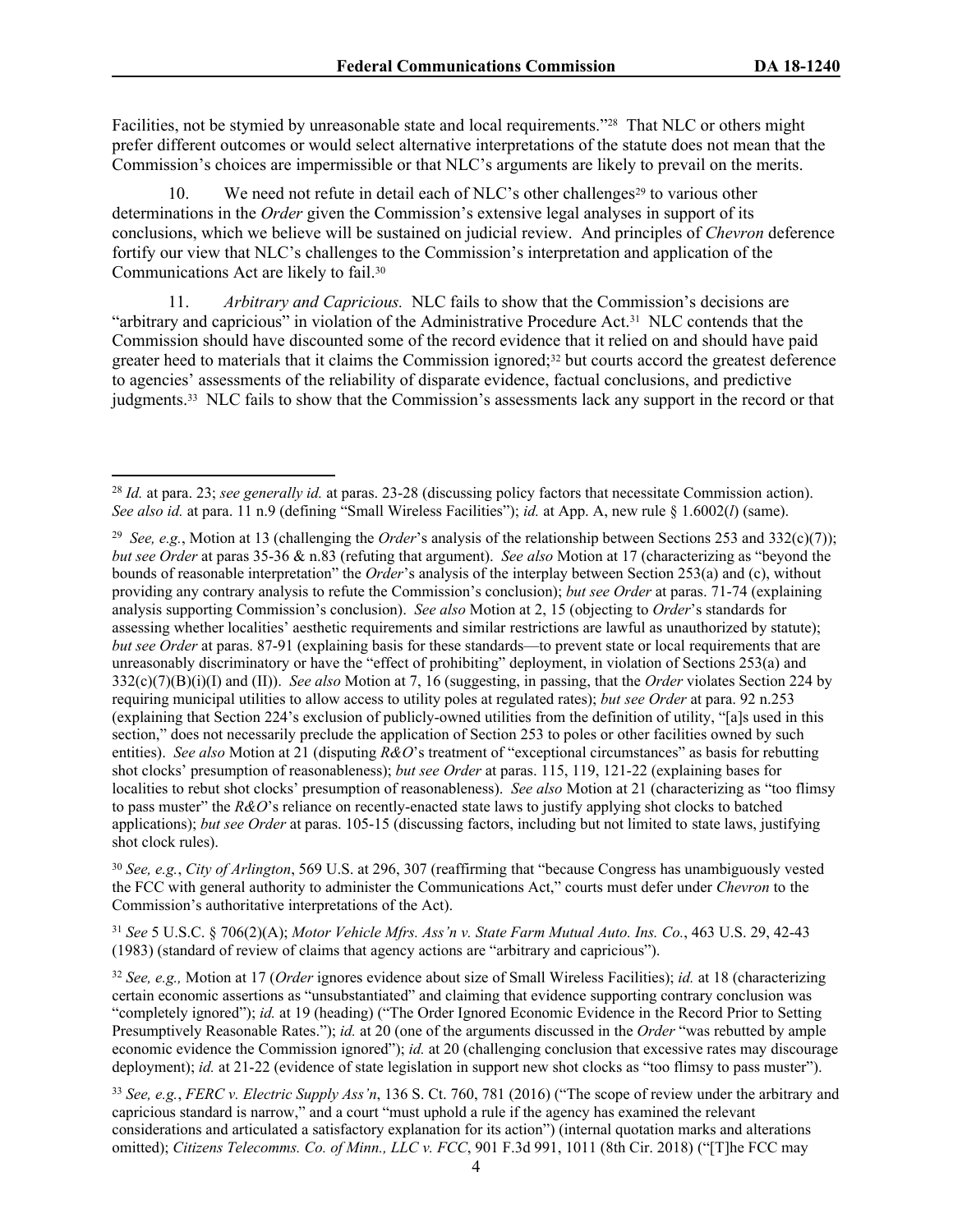the Commission failed to articulate a reasoned explanation between the facts found and the choice made, and its disagreements with the Commission's conclusions on these matters cannot justify reversal of the *Order*.

12. *Tenth Amendment.* NLC's contention that the *Order* contravenes the Tenth Amendment's "prohibition against compelling the states [or their local subdivisions] to implement . . . federal regulatory programs"<sup>34</sup> is, at bottom, a challenge to the Communications Act itself.<sup>35</sup> Through Section 253 and  $332(c)(7)$  of the Act, Congress barred localities from "prohibit[ing] or hav[ing] the effect of prohibiting" service. The *Order* interprets those provisions to bar certain local requirements that effectively prohibit service. While the Commission strongly encourages states and localities to implement "forward-looking policies" that "facilitate the deployment of . . . infrastructure" needed to "bring greater connectivity to their communities,"<sup>36</sup> neither Sections 253 and  $332(c)(7)$  nor the Commission's interpretations of those provisions require states or localities to carry out any specific policies or to approve any particular siting request.<sup>37</sup> These are state and local decisions that are merely conditioned pursuant to the terms Congress specified in Sections 253 and  $332(c)(7)$ .<sup>38</sup>

13. *Uncompensated Takings.* We are not persuaded by NLC's mischaracterization of the *Order* as "depriv[ing] . . . local governments of their proprietary powers as owners of property."<sup>39</sup> The *Order* does not implicate local governments' actions in their role as property-owners; rather, it focuses on preventing them from violating federal law when they engage in "managing or controlling access to property within public ROW" for wireless facility deployment and when they make "decisions about where [such] facilities may be sited."<sup>40</sup> These regulatory functions are entirely distinguishable from transactions involving purchases or sales of property or services for a municipal government's own use.<sup>41</sup>

14. Nor are we persuaded by NLC's portrayal of the *Order*'s protections against excessive fees as "takings" of local governments' "private property" without just compensation.<sup>42</sup> First, the *Order* does not give "providers any right to compel access to any particular state or local property."<sup>43</sup> Rather, the *Order* requires that when access is provided, fees charged be a reasonable approximation of the

(Continued from previous page)

rationally choose which evidence to believe among conflicting evidence in its proceedings, especially when predicting what will happen in the markets under its jurisdiction.").

<sup>34</sup> Motion at 5; *see generally id.* at 5-7.

<sup>35</sup> *See Order* at para. 101 & n.290.

<sup>36</sup> *Order* at para. 25.

<sup>37</sup> NLC is incorrect that the *Order* "requires localities to publish aesthetic standards" or "specifies their form or contents." Motion at 6. Nothing in the *Order* requires localities to adopt aesthetic or any other standards, much less dictates their contents. The *Order* simply concludes that if a state or local government chooses to enforce aesthetic requirements, those requirements must be reasonable, non-discriminatory, objective, and published in advance, otherwise they would have the effect of prohibiting the provision of service, in violation of Sections 253 and 332(c)(7). *Order* at paras. 84-89.

<sup>38</sup> *See Montgomery County v. FCC*, 811 F.3d 121, 128 (4th Cir. 2015) (rejecting Tenth Amendment challenge to a related provision of the Communications Act); *see also Order* at para. 101 nn.289, 290 (showing Tenth Amendment cases cited by NLC are inapposite).

<sup>39</sup> Motion at 8. NLC characterizes the Commission's determinations on this issue, *see Order* at para. 92-97, as a "departure from prior precedent [that] is never explained," Motion at 8, but does not cite any prior precedents, much less explain why it thinks the *Order* departs from them.

<sup>40</sup> *Order* at para. 96.

<sup>41</sup> *Id.* at para. 96 & nn.268, 269, 272 and cases cited therein.

<sup>42</sup> Motion at 9-11.

<sup>43</sup> *Order* at n.217.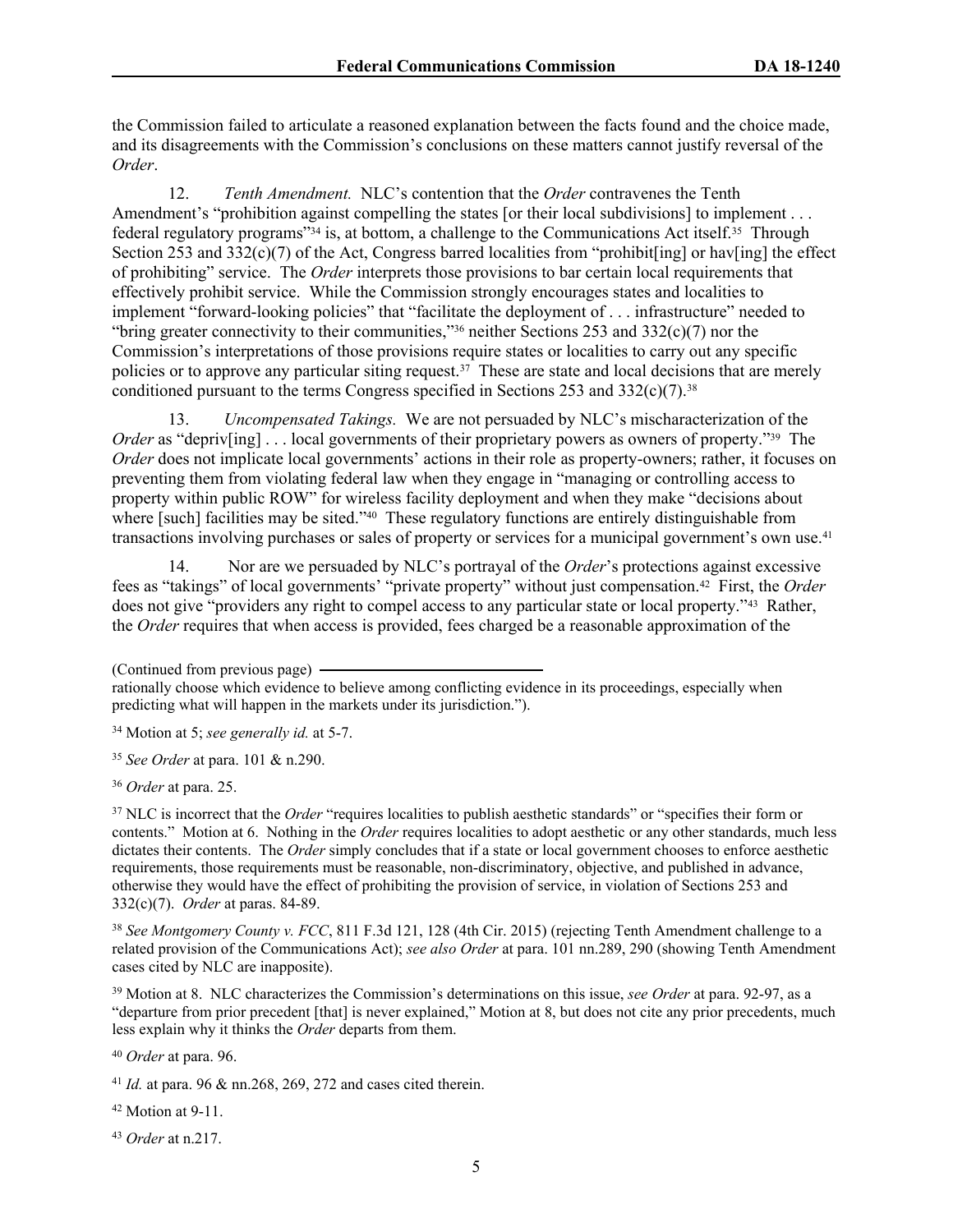localities' costs and that they be "no higher than those fees charged to similarly-situated competitors in similar situations."<sup>44</sup> For example, it may be the case that localities that do not offer access to their poles still may comply with Sections 253 and 332(c)(7).<sup>45</sup> Second, localities' obligation not to charge fees that exceed a reasonable approximation of their costs is not analogous to a regulation that deprives a private proprietor of its "investment-backed expectations."<sup>46</sup> Allowing wireless deployments on public ROW and associated structures does not prevent localities from using their ostensible "property" in a manner consistent with their "investment-backed expectations." Moreover, even if requiring localities to allow such access were construed as depriving them of the use of their property, they would not necessarily be entitled to compensation for such purported deprivation in amounts that exceed their reasonable costs.<sup>47</sup>

15. *Due Process.* The *Order* does not deprive local governments of their due process rights. NLC merely argues that "there is no way to implement this Order" within 90 days and that it established "effective dates that *preclude* compliance," but provides no basis for that assertion.<sup>48</sup> Moreover, even assuming *arguendo* that the argument had any merit, it would not justify an indefinite stay on Constitutional due process grounds. We are not persuaded that the drastic remedy of an indefinite stay is warranted for theoretical harm that many or most jurisdictions may never sustain.<sup>49</sup>

### **B. Local Governments Will Not Suffer Irreparable Harm**

16. NLC also fails to justify a stay pending judicial review because it has not shown that local governments are *likely* to suffer irreparable harm absent a stay of the *Order*, and "simply showing some '*possibility* of irreparable injury' fails to satisfy the second factor" of the test for granting a stay pending judicial review.<sup>50</sup> "[T]he 'possibility standard is too lenient."<sup>51</sup> Here, NLC's alleged injuries fall far short of establishing a likelihood of irreparable harm, because none of its purported harms is plausible, legally cognizable, and irreparable.

#### <sup>46</sup> *Id.* at 10 (quoting *Penn Central Transp. Co. v. City of New York*, 438 U.S. 104 (1978)).

<sup>47</sup> NLC asserts that "fair market value" must be used to measure just compensation for takings purposes, but there is no "market value" of assets that are not freely bought and sold in a free "market"; and in such cases, use of actual costs or other readily-discernable amounts are not unreasonable proxies for estimating a market value that would be "fair" if a market existed. *See United States v. 564.54 Acres of Land*, 441 U.S. 506, 513 (1979) (recognizing that alternative measure of compensation might be appropriate "with respect to public facilities such as roads or sewers"); *see also Order* at para. 73 n.217 ("cost-based recovery of the type we provide here has been approved as just compensation for takings purposes in the context of such facilities") (citing *Alabama Power Co. v. FCC*, 311 F.3d 1357 (11th Cir. 2002)). NLC is likewise wrong to assume that the "fair market value" for placing small wireless facilities on government structures in the ROW necessarily exceeds a reasonable approximation of costs associated with that infrastructure. Only monopolists can presume—as NLC apparently does—that the "full . . . market value" will exceed "actual and direct costs," *id.* at 9; and neither private property-owners nor local governments are entitled to recover monopoly profits. *See Order* at para. 73 (finding that "local fees designed to maximize profit are barriers to deployment"). The "actual and reasonable cost" standard in the *Order* does not prescribe any specific accounting method or cost-allocation methodology and does not preclude recovery of any category of costs that the locality reasonably incurred and that are reasonably attributable to the provider's use of the public ROW or other facility. *See Order* at para. 76.

<sup>48</sup> Motion at 3, 11 (emphasis in original). *See also id.* at 23 ("Exposing localities to liability without even a reasonable opportunity to comply violates Due Process.").

<sup>49</sup> As noted below, many localities' requirements may already comply with the *Order*, and they will not need to make any changes to their requirements. *See infra* para. 20.

<sup>50</sup> *Nken*, 556 U.S. at 434-35 (emphasis added).

<sup>51</sup> *Id.* at 435.

<sup>44</sup> *Order* at para. 50.

<sup>45</sup> *Id.* at para. 73 n.217 ("There may well be legitimate reasons for states and localities to deny particular placement applications, and adjudication of whether such decisions amount to an effective prohibition must be resolved on a case-by-case basis."); *see also id.* at para. 97.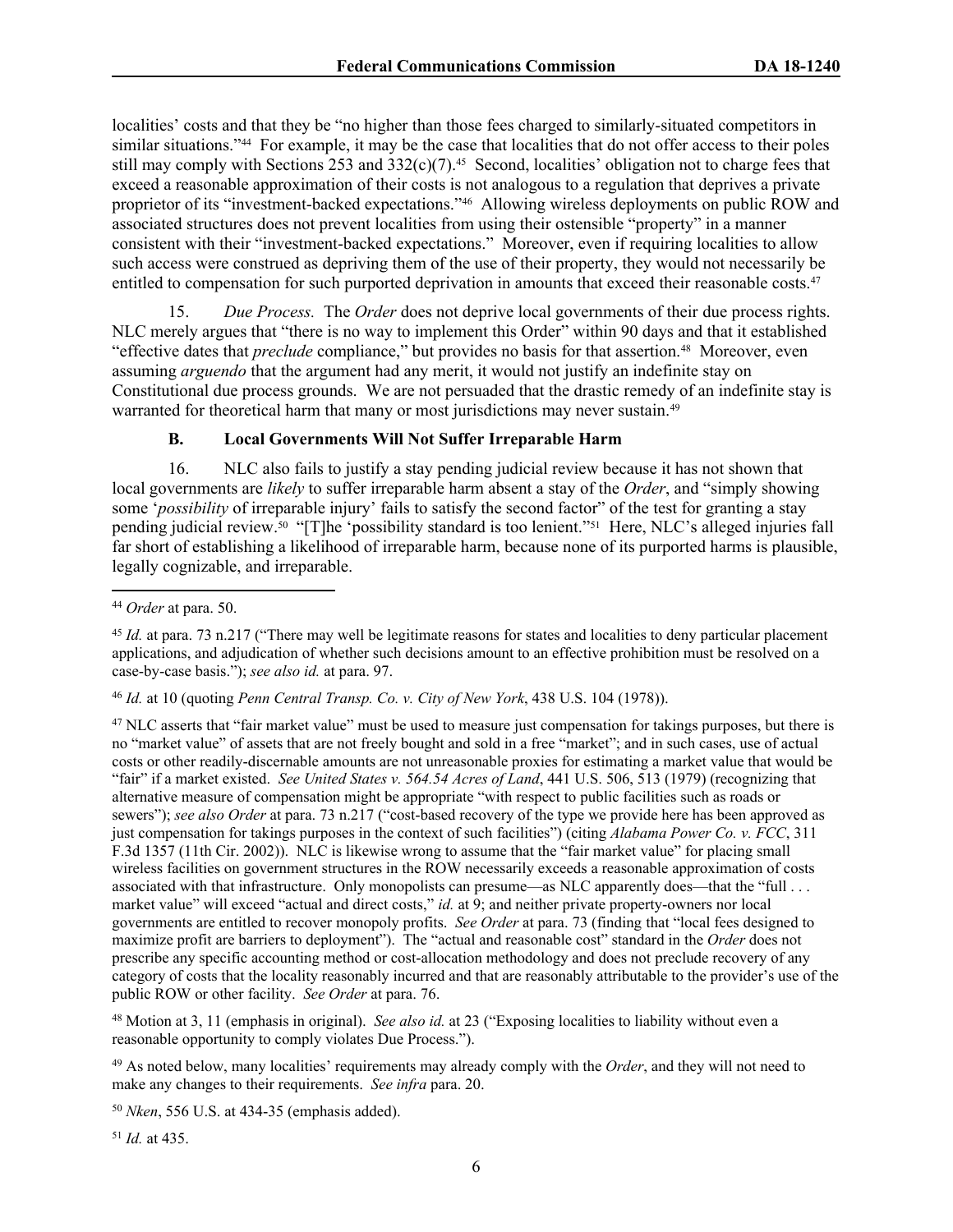17. *Reduced Fee Revenues.* First, NLC contends that irreparable harm will result from the "reduction in the fees that local governments [may] charge . . . to process applications" and asserts that they will not be able to recoup these losses later if the *Order* is overturned on appeal.<sup>52</sup> But as NLC concedes, monetary losses generally do not qualify as "irreparable."<sup>53</sup>

18. Most significantly, the ostensible revenue losses caused by the *Order*'s fee standards are hypothetical and speculative at this point.<sup>54</sup> The *Order*'s determinations about how Sections 253 and 332(c)(7) apply to state or local fees do not resolve the permissibility of any specific local government's fees or other requirements, and any disputes must be adjudicated through future litigation or regulatory proceedings. Moreover, the presumptively reasonable fee levels identified in the *Order* are only safe harbors and do not preclude a given locality from demonstrating that a higher fee is reasonable under the circumstances.<sup>55</sup> Absent a concrete dispute regarding a specific fee, NLC has no basis for speculating that "[t]he presumptively reasonable amount is far less than the record suggested would be required" or "deprives localities of resources that could have been devoted to other projects."<sup>56</sup>

19. Localities' alleged "*risk* of being hauled into court"<sup>57</sup> likewise offers no basis for a stay. Contrary to NLC's claims,<sup>58</sup> the cost of defending against unknown future lawsuits does not justify a stay; it is well established that "mere litigation expense, even substantial and unrecoupable cost, does not constitute irreparable injury."<sup>59</sup> And the mere possibility that a locality may need to explain and justify its fees to a court is not the same as an order to lower its fees; no local government will be compelled to reduce any fee unless and until an aggrieved provider challenges the fee and successfully demonstrates to a court or the Commission that the fee violates the *Order's* standards. There is no telling when and whether such a lawsuit or petition will be filed—and no reason to assume local governments will lose such cases. In future cases, "when harm is more imminent and more certain," localities "will have an ample opportunity" to argue that their fees comply with Sections 253 and  $337(c)(7)$ .<sup>60</sup>

20. *Administrative Burdens of Overhauling Siting Review Procedures.* NLC's allegations that local governments will be required to overhaul their siting authorization requirements within a short time are overstated and premised on assumed administrative burdens that bear little resemblance to the *Order's* actual requirements. For instance, as to aesthetics, the *Order* simply requires that if a locality chooses to impose aesthetic requirements on covered Small Wireless Facilities applications, such requirements be published in advance and provide sufficient information to enable applicants to understand how their siting applications will be evaluated, without requiring extensive details.<sup>61</sup> Indeed,

<sup>53</sup> *Id.*

<sup>55</sup> *Order* at paras. 79-80 & nn.233-34.

<sup>56</sup> Motion at 27.

<sup>57</sup> *Id.* at 25 (emphasis added).

<sup>58</sup> *See* Motion at 24 ("The Order exposes Movants to a Hobson's choice: they will face a significant risk of litigation or be forced to comply with an Order they are challenging as unlawful in court.").

<sup>59</sup> *Standard Oil Co. of Calif. v. FTC*, 449 U.S. 232, 244 (1980).

<sup>60</sup> *Ohio Forestry Ass'n v. Sierra Club*, 523 U.S. 726, 734 (1998).

<sup>61</sup> *Order* at para. 88 n.247 ("[T]he aesthetic requirements to be published in advance need not prescribe in detail every specification to be mandated for each type of structure in each individual neighborhood. Localities need only set forth the objective standards and criteria that will be applied in a principled manner at a sufficiently clear level of

<sup>52</sup> Motion at 27.

<sup>54</sup> *See Lujan v. Defenders of Wildlife*, 504 U.S. 555, 560-61 (1992) (purely "conjectural or hypothetical" injuries are not sufficiently "concrete and particularized" to rise to the level of "injury-in-fact" necessary to satisfy the "irreducible constitutional minimum of standing" under Article III of the Constitution).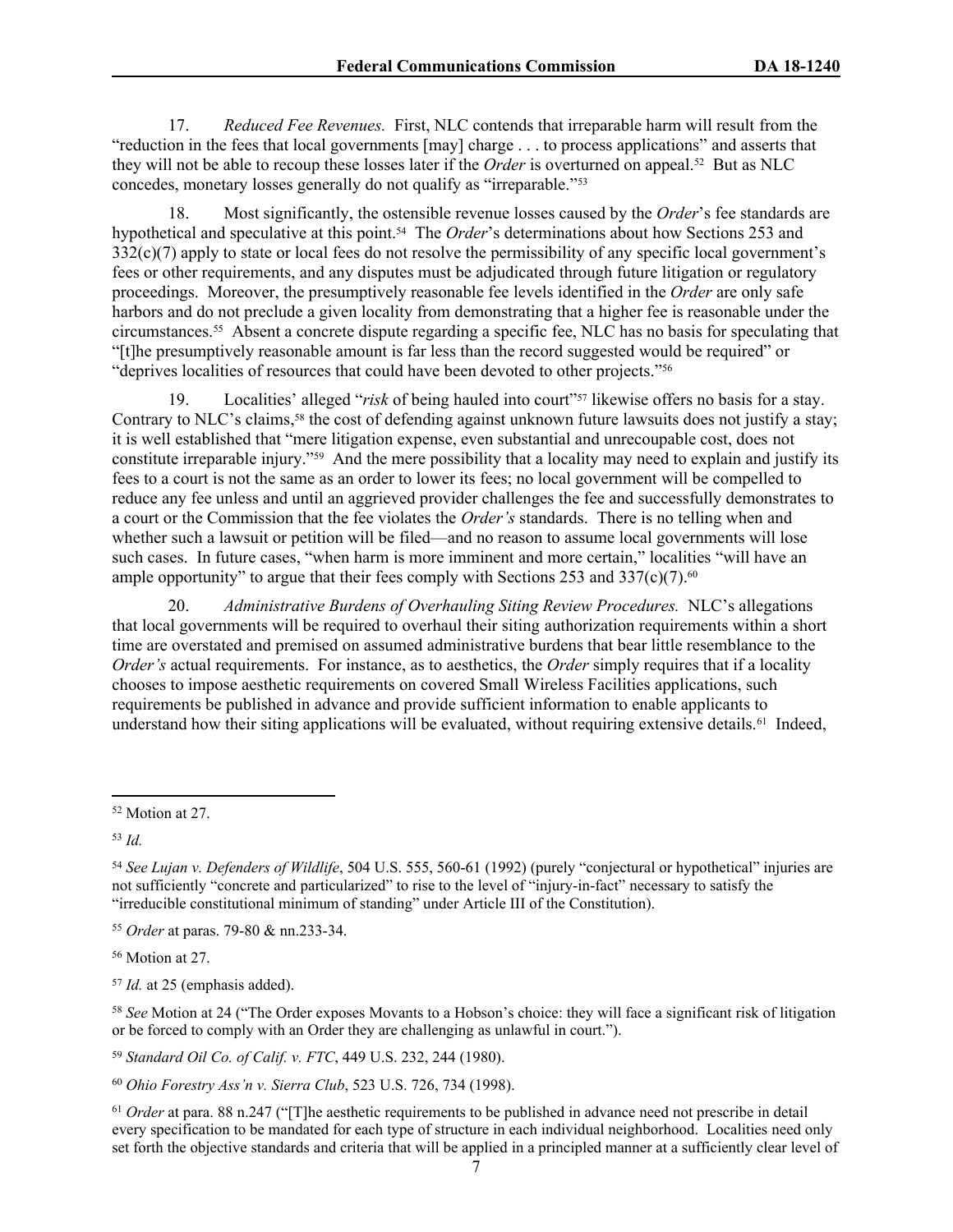as noted above, many localities' existing rules may already comply with the *Order*. 62 Moreover, the Commission already has taken into account concerns about the difficulty some localities might face in establishing and publishing aesthetic standards within a short time frame and, in part to address those concerns, has taken significant steps to alleviate any such difficulties.<sup>63</sup>

21. NLC's protestations about the administrative burdens of complying with the *Order's* new shot clocks for Small Wireless Facility applications<sup>64</sup> are also unfounded. The Commission's 2009 and 2014 orders already require localities to complete their review and act on some types of facility applications within 60 days and others within 90 days.<sup>65</sup> The new 60-day and 90-day shot clocks established for certain types of Small Wireless Facilities should require no major changes to localities' implementation procedures but may simply entail use of existing procedures already in place for review of applications that are already subject to those deadlines. Of course, if local governments have not already established whatever procedures are needed to comply with the existing 60-day and 90-day deadlines, any burdens they now face are caused by their non-compliance with existing rules rather than any new burdens imposed by the present *Order*.

22. *Aesthetics, Property Values, and Traffic Hazards.* Finally, NLC's claim that local governments will suffer immediate harm due to the construction of Small Wireless Facilities that the *Order* will compel them to permit<sup>66</sup> is likewise unfounded. As NLC concedes, the *Order* does not compel any locality to authorize any particular facility.<sup>67</sup> Nothing in the *Order* prevents localities from exercising their authority to deny applications to install facilities that are aesthetically inappropriate,<sup>68</sup> much less facilities that pose *bona fide* traffic hazards or other risks to public safety, so long as they do not wield

<sup>62</sup> As the *Order* points out, "[t]he fact that our approach here (including the publication requirement) is consistent with that already enacted in many state-level small cell bills supports the feasibility of our decision." *Id.* This fact also indicates that the Commission's rulings may not cause localities in those states *any* burdens because, pursuant to state law, they may have already implemented any changes needed to comply with the Commission's decisions.

<sup>63</sup> The *Order* provides that it will become effective 90 days after Federal Register publication and localities will have an additional 90 days (i.e., 180 days after Federal Register publication in total) to comply with the *Order's* aesthetics standards. *See Order* at paras. 89, 153. *Cf.* Letter from Clarence E. Anthony, CEO and Executive Director, National League of Cities, *et al.*, to Marlene H. Dortch, Secretary, FCC, WT Docket No. 17-79, at 6-7 (filed Sept. 19, 2018) ("[W]e ask the Commission to delay the effective date for at least six months after publication in the Federal Register to give local governments a sufficient transition period to amend their codes consistent with the Order and new rules. This is especially important given the requirement that, to be applicable, aesthetic requirements must be in place prior to application submission. . . . A delayed effective date is needed to provide sufficient time for local governments to implement thoughtful requirements that balance local processes and concerns with providers' deployment needs, which is best achieved where there is time for input from the public and wireless providers.").

#### <sup>64</sup> Motion at 21, 25-26.

<sup>65</sup> *See Acceleration of Broadband Deployment by Improving Wireless Facilities Siting Policies*, Report & Order, 29 FCC Rcd 12865, 12957, para. 216 (2014), *aff'd*, *Montgomery County v. FCC*, *supra* (60-day deadline for review of "eligible facility requests" subject to Section 6409 of the Spectrum Act, 47 U.S.C. § 1455(a)); *2009 Declaratory Ruling*, 24 FCC Rcd at 14012, para. 46 (90-day deadline for collocation applications pursuant to Section 332(c)(7)).

<sup>66</sup> Motion at 26. According to the Motion, such compelled construction will cause "immediate aesthetic harm," immediate "effect on property values," and "immediate hazard to traffic and during storms" that could be mitigated or avoided only if the *Order* is stayed or vacated. *Id.*

<sup>67</sup> *Id.* at 7.

<sup>68</sup> The *Order* makes clear that localities retain their authority to enforce objective aesthetic requirements that are "reasonable in that they are technically feasible and reasonably directed to avoiding or remedying the intangible public harm of unsightly or out-of-character deployments." *Order* at para. 87.

<sup>(</sup>Continued from previous page)

detail as to enable providers to design and propose their deployments in a manner that complies with those standards.").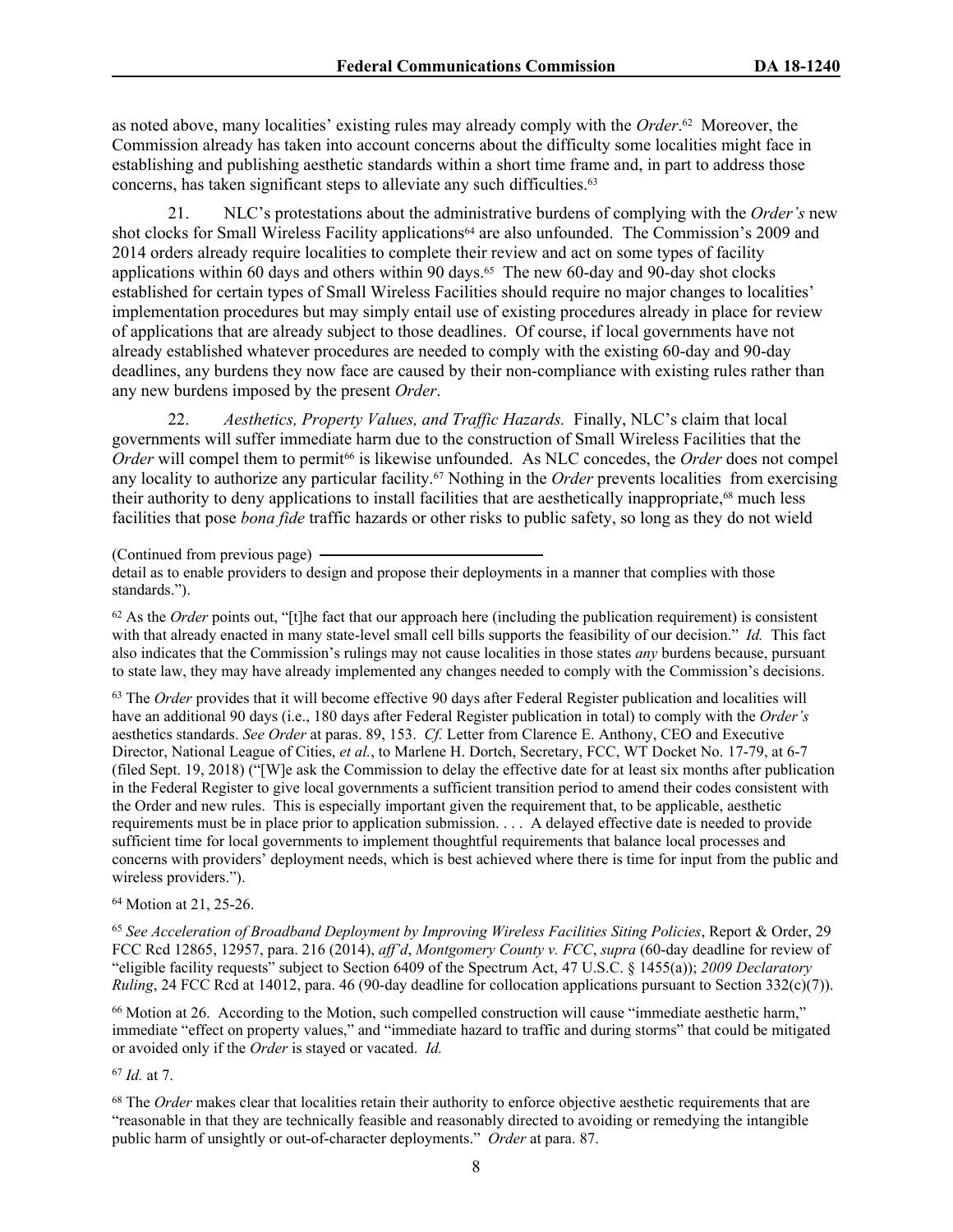such authority in a manner that is arbitrary or that improperly "prohibits or has the effect of prohibiting" the provision of wireless service. Likewise, the new shot clocks for Small Wireless Facilities require local governments to act on siting requests within specified periods of time but do not compel them to approve such requests.<sup>69</sup>

## **C. A Stay Would Harm Wireless Consumers and Providers, and the Public Interest Requires that the Order Take Effect Promptly**

23. The Commission has repeatedly recognized "the urgent need to streamline regulatory requirements to accelerate the deployment of wireless infrastructure for current needs and for the next generation of wireless service in 5G."<sup>70</sup> It is important for the Commission to remove unnecessary regulatory barriers to such deployment to prevent harm to consumers who increasingly depend on access to wireless communications, and whose rapidly growing demand for wireless services and technologies can be met only if providers can rapidly "deploy large numbers of wireless cell sites to meet the country's wireless broadband needs and implement next-generation technologies."<sup>71</sup> For these reasons, the potentially extended delay that would result from NLC's requested stay would harm both consumers and providers of wireless services and would be contrary to public policy.<sup>72</sup>

24. Moreover, we reject NLC's assertion that a stay would benefit wireless industry applicants by reducing uncertainty.<sup>73</sup> To the contrary, allowing the *Order* to take effect as scheduled will give wireless providers, as well as the consumers they seek to serve, greater certainty due to the clear and objective standards that will govern local governments' review of proposed new deployments going forward, as well as the reduction of investment barriers caused by excessive fees or unduly restrictive land-use requirements. Given the weight of the record support for the Commission's determination that the *Order*'s requirements must be implemented promptly to accelerate deployment of the next generation of wireless facilities, we find that a stay of the *Order* would disserve the public interest.<sup>74</sup> We therefore deny NLC's Motion.

<sup>72</sup> *Cf. FCC v. Radiofone, Inc.*, 516 U.S. 1301, 1301-02 (Stevens, J., in chambers) (because "the harm to the public caused by a nationwide postponement of the auction would outweigh [any] possible harm to" movants, the public interest weighs heavily against granting a stay), *mot. to vacate denied*, 516 U.S. 938 (1995).

<sup>73</sup> Motion at 32.

<sup>74</sup> We do not credit NLC's assertion that statements by Verizon and Crown Castle executives "confirm that a stay of the Order would not harm deployment." Motion at 30 & n.100; *see also id* at 4 & n.8. Both companies submit that NLC mischaracterizes those statements. *See* Letter from William H. Johnson, Senior Vice President, Legal and Regulatory Affairs, Verizon, to Marlene H. Dortch, Secretary, FCC, WT Docket No. 17-79, at 1-2 (filed Nov. 16, 2018) (quoting Verizon's Chief Financial Officer's public statements that the *Order* is "hugely important" because requiring municipalities to "get 5G site approvals done within a certain time frame and at a certain cost that's lower than where a lot of them have been" will help with "getting 5G built out as quickly as possible" and "help ensure that more Americans gain access more quickly to 5G services," and explaining that NLC mischaracterized another executive's statement made in a different context); Letter from Kenneth J. Simon, Senior Vice President and General Counsel, Crown Castle Int'l Corp., to Marlene H. Dortch, Secretary, FCC, WT Docket No. 17-79, at 1-2 (filed Nov. 15, 2018) (explaining that the "18 to 24 month deployment cycle for Crown Castle's facilities is a nationwide average and is driven by a wide variety of factors[;]"emphasizing that some localities' "onerous regulatory requirements and prohibitory fee demands can substantially delay or even prevent wireless buildout, stretching the deployment in [such] jurisdictions well past the nationwide average or, in some cases, keeping facilities from being built at all[;]" and pointing out Crown Castle's Chief Executive Officer's public statement that the *Order* will have an "immediate positive impact on our small cell deployments across the US"). In any event, extensive record evidence outweighs whatever probative value the statements quoted by NLC might have.

<sup>69</sup> Motion at 7 & n.23 (citing *Order* at para. 73 n.217).

<sup>70</sup> *Order* at para. 28.

<sup>71</sup> *Id.* at paras. 23-24.